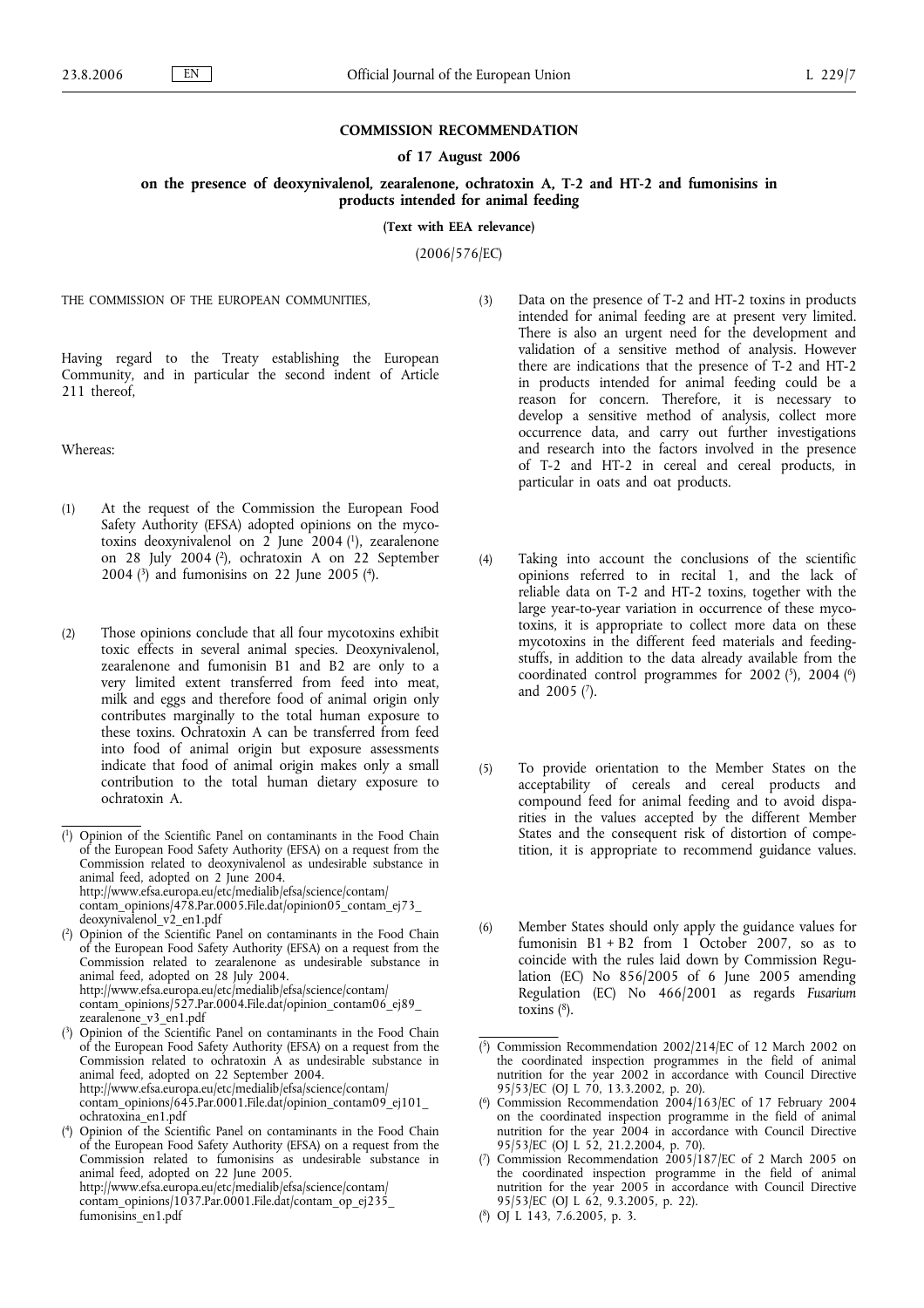(7) An assessment of the approach provided for by this Recommendation should be undertaken by 2009 in particular to assess its contribution towards protecting animal health. The monitoring data obtained as a result of this Recommendation will also enable a better understanding of the year–to-year variance and the presence of these mycotoxins in the wide range of by-products used for animal feed, which is of primary importance for taking, if necessary, further legislative measures.

# HEREBY RECOMMENDS:

- 1. Member States should, with the active involvement of feed business operators, increase monitoring for the presence of deoxynivalenol, zearalenone, ochratoxin A and fumonisin B1 + B2, T-2 and HT-2 toxin in cereals and cereal products intended for animal feeding and compound feedingstuffs.
- 2. Member States should ensure that samples are simultaneously analysed for the presence of deoxynivalenol, zearalenone, ochratoxin A, fumonisin B1 + B2 and T-2 and HT-2 toxin to allow the extent of co-occurrence to be assessed.
- 3. Member States should pay particular attention to the presence of those mycotoxins in by- or co-products from the production of food intended for animal feeding.
- 4. Member States should ensure that the analytical results are provided on a regular basis to the Commission for compilation into a single database.
- 5. Member States should ensure that the guidance values, as set out in the Annex, are applied for judging the acceptability of compound feed and cereal and cereal products for animal feeding. As regards fumonisin  $B1 + B2$ , Member States should apply these guidance values from 1 October 2007.
- 6. Member States should ensure, in particular, that feed business operators use in their Hazard Analysis and Critical Control Points (HACCP) system (1) the guidance values referred to in point 5 to determine the critical limits at critical control points which separate acceptability from unacceptability, for the prevention, elimination or reduction of identified hazards.

In applying these guidance values, Member States should take into account the fact that the guidance values for cereals and cereal products have been determined for the most tolerant animal species and are therefore to be considered as upper guidance values.

For feed for more sensitive animals, Member States should ensure that lower guidance values for cereals and cereal products are applied by feed manufacturers taking into account the sensitivity of the animal species and enabling compliance with the guidance values determined for compound feedingstuffs for these animal species.

Done at Brussels, 17 August 2006.

*For the Commission* Markos KYPRIANOU *Member of the Commission*

<sup>(</sup> 1) Regulation (EC) No 183/2005 of the European Parliament and of the Council (OJ L 35, 8.2.2005, p. 1).